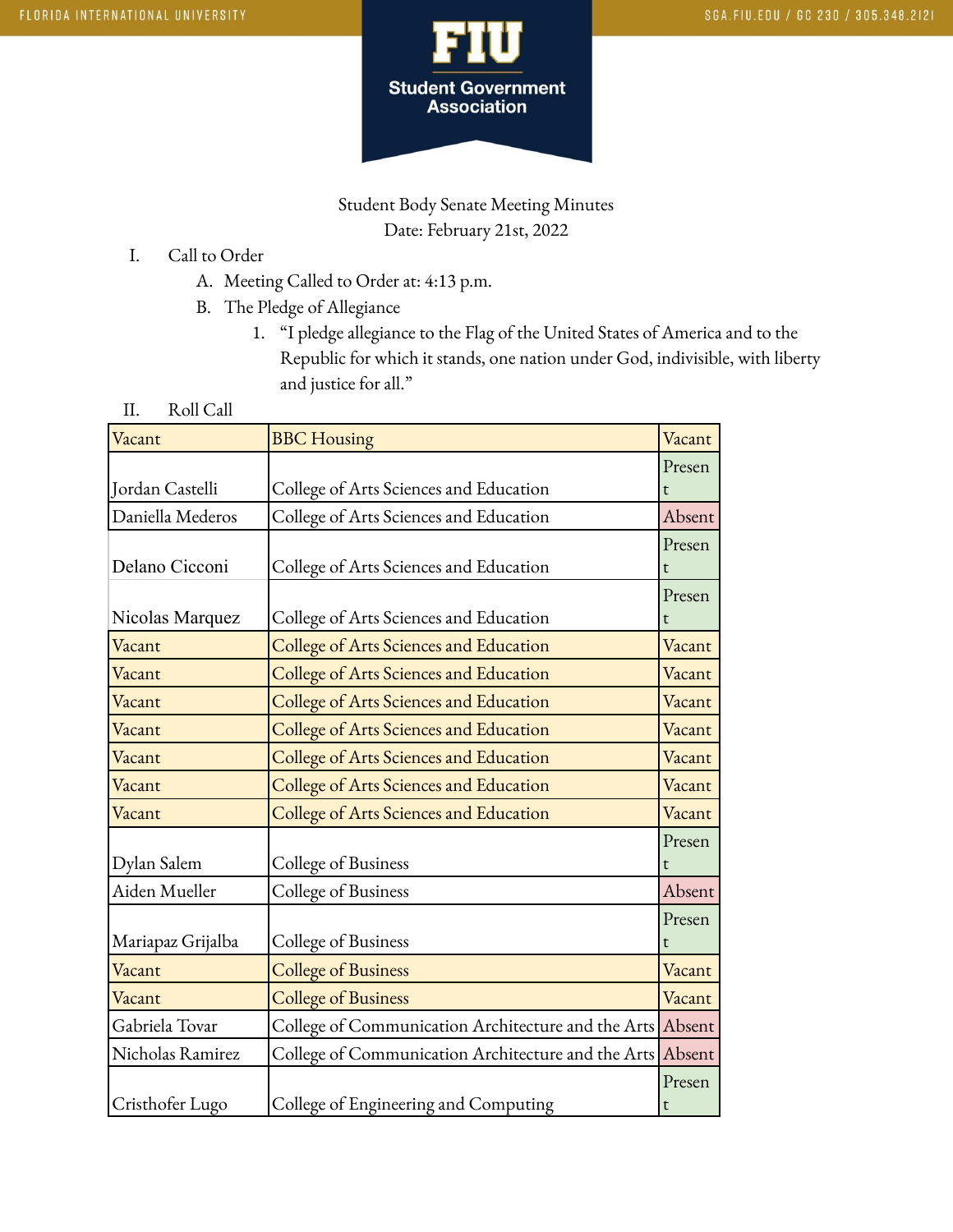|                    |                                                            | Presen      |
|--------------------|------------------------------------------------------------|-------------|
| Fernando Melara    | College of Engineering and Computing                       | t           |
|                    | Hervangelot Lordeus College of Engineering and Computing   | Presen<br>t |
|                    |                                                            | Presen      |
| Natalie Meneses    | College of Engineering and Computing                       | t           |
| Vacant             | College of Hospitality and Tourism Management              | Vacant      |
| Vacant             | College of Law                                             | Vacant      |
| Manuela Jaramillo  | College of Medicine                                        | Absent      |
|                    |                                                            | Presen      |
|                    | Joshua Lovo-Morales College of Nursing and Health Sciences | t           |
| Tyra Moss          | College of Public Health and Social Work                   | Absent      |
|                    |                                                            | Presen      |
| Joshua Mandall     | Graduate School                                            | t           |
| Yendy Gonzalez     | Graduate School                                            | Absent      |
|                    |                                                            | Presen      |
| Kehinde Alawode    | Graduate School                                            | t           |
| Karim Mostafa      | Graduate School                                            | Absent      |
| Sai Kiran Mucharla | Graduate School                                            | Absent      |
| Jean Rodriguez     | Honors College                                             | Absent      |
|                    |                                                            | Presen      |
| John Boris         | Lower Division BBC                                         |             |
| Zoilo Batista      | Lower Division MMC                                         | Absent      |
|                    |                                                            | Presen      |
| Jacob Bharat       | <b>MMC</b> Housing                                         | t           |
| Taylor Sokolosky   | <b>MMC</b> Housing                                         | Absent      |
| Vacant             | <b>MMC Housing</b>                                         | Vacant      |
| Vacant             | <b>Online Student</b>                                      | Vacant      |
|                    |                                                            | Presen      |
| Alexander Sutton   | School of International and Public Affairs                 | t           |
| David Luis         | School of International and Public Affairs                 | Presen<br>t |
|                    |                                                            | Presen      |
| Manuel Soltero     | School of International and Public Affairs                 | t           |
| Vacant             | <b>Upper Division BBC</b>                                  | Vacant      |
| Vacant             | <b>Upper Division BBC</b>                                  | Vacant      |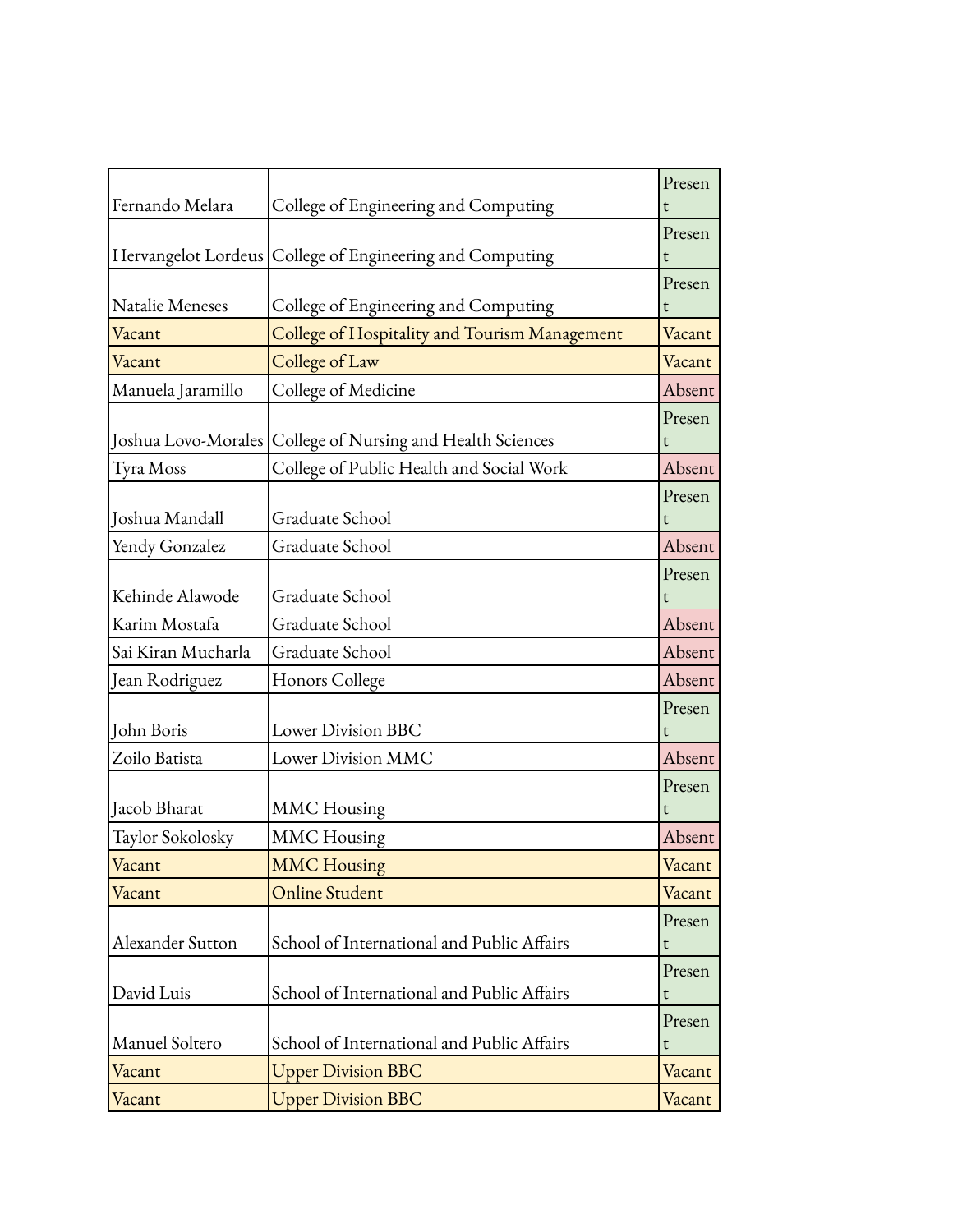| Rodrigo Alea                            | <b>Upper Division MMC</b> | Absent |
|-----------------------------------------|---------------------------|--------|
|                                         |                           | Presen |
| Nicholas Pastrana                       | <b>Upper Division MMC</b> |        |
| <b>TOTAL NUMBER OF SENATORS PRESENT</b> |                           |        |
| TOTAL NUMBER OF SENATORS ABSENT         |                           |        |
| TOTAL NUMBER OF SENATE SEATS VACANT     |                           |        |

III. Approval of Minutes from Last Meeting

## A. 2/14/2022

- 1. Senator Lordeus moves to approve last meeting's minutes 2/14/2022
- 2. Senator Sutton seconds the motion
- 3. Motion passes
- IV. Adoption of the Agenda
	- A. 2/21/2022
		- 1. Senator Luis mover to adopt the agenda for today's meeting 2/21/2022
		- 2. Senator Sutton seconds the motion
		- 3. Motion passes
- V. Invited Speakers
	- A. Scott Carr
		- 1. He asked for suggestions on how to improve student engagement for the upcoming football season
		- 2. He wants to include the spring barbecue with Admissions Day
		- 3. He wants to reintroduce Freshman Frenzy

## VI. Committee Reports

- A. Appropriations Committee
	- 1. They met last Wednesday 2/16/2022
- B. Graduate and Professional Student Committee
	- 1. Day of Love was successful
- C. University Sustainability and Innovation Committee
- D. Health and Well-Being Committee
- E. Student Life and Academic Concerns Committee
	- 1. They have received concerns regarding Parking and Transportation and are working to address them
- F. Committee on Rules and Administration
	- 1. Meeting last Thursday 2/17/2022 was cancelled because quorum was not established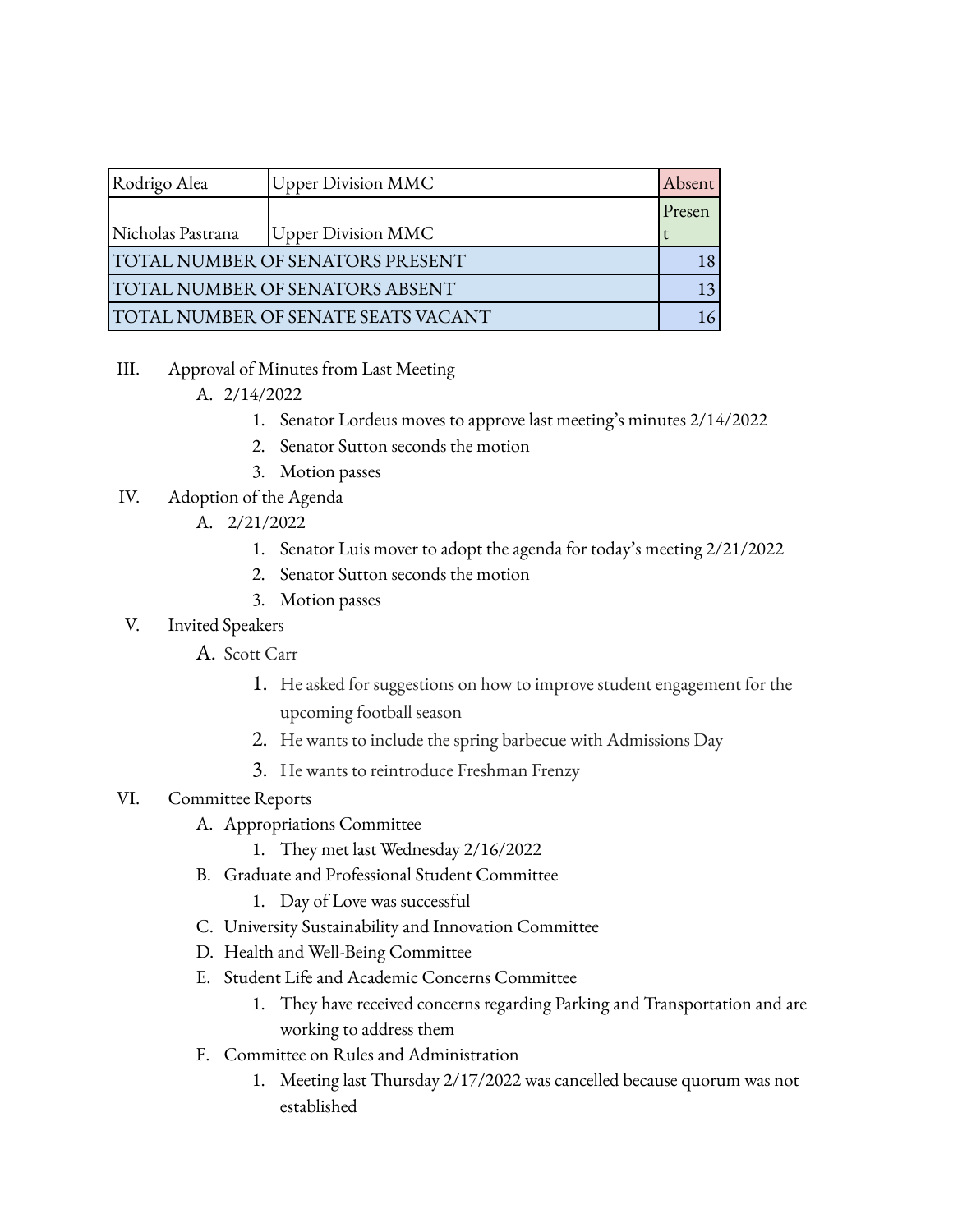- 2. Everyone is encouraged to fill out the ideas form
- 3. They are meeting again on Thursday 2/2/2022
- VII. Executive Board Reports
	- A. Student Body President
	- B. Senate President
		- 1. Everyone is encouraged to fill out the ideas form
	- C. Senate President Pro-Tempore
		- 1. There will be a student drive-in in March that will be mandatory for Senate members to attend
			- a) The date and flyer are TBA
	- D. Senate Floor Leader
		- 1. The Meet Your Dean event will be held on Mar 24 5pm-7pm
			- a) Everyone is invited and it will be held in the GC ballrooms
		- 2. The flyer will be distributed later this week
	- E. Student Body Vice President
	- F. Comptroller
	- G. Executive Administrator
	- H. Governor of the Biscayne Bay Campus
		- 1. The RICOH center was reopened this week
		- 2. There will be a food truck event on BBC on 2/24/2022
		- 3. The networking lunch and dinner are coming up
	- I. Chief of Staff
	- J. Chief Justice
- VIII. Vetoed Legislation

A.

IX. Unfinished Business

A.

- X. New Business
	- A. Confirmation of Tiara Campbell to the position of CASE Senator
		- 1. Upon confirmation, she wants to introduce Panther Talks
		- 2. Senator Luis moves to open a 2-minute discussion
		- 3. Senator Pastrana seconds the motion. Motion passes
		- 4. Senator Lovo moves to close the discussion
		- 5. Senator Luis seconds the motion. Motion passes.
		- 6. Senator Pastrana moves to vote by unanimous consent

| Vacant | <b>BBC</b> Housing |
|--------|--------------------|
|--------|--------------------|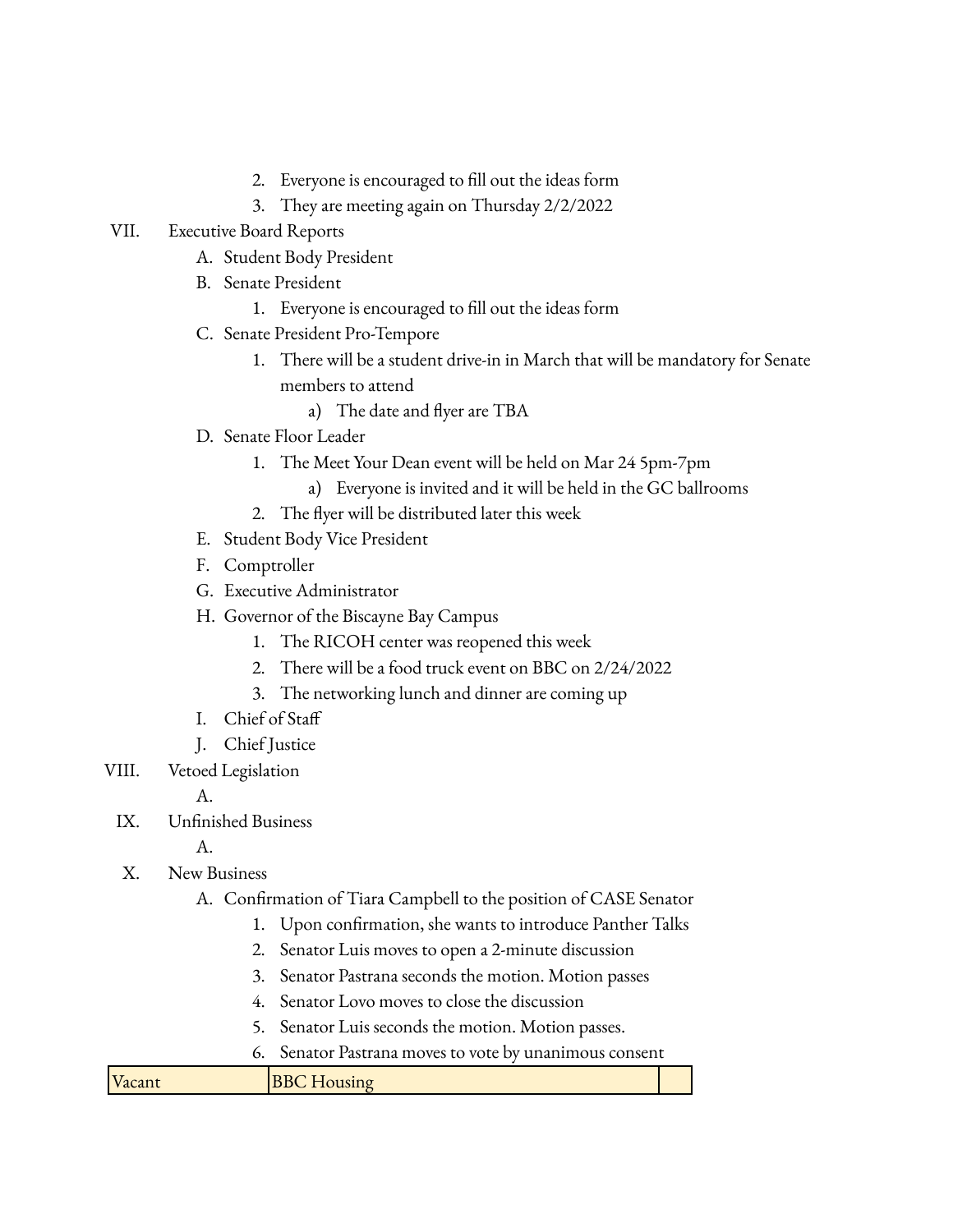| Jordan Castelli     | College of Arts Sciences and Education                     | Yea |
|---------------------|------------------------------------------------------------|-----|
| Daniella Mederos    | College of Arts Sciences and Education                     |     |
| Delano Cicconi      | College of Arts Sciences and Education                     | Yea |
| Nicolas Marquez     | College of Arts Sciences and Education                     | Yea |
| Vacant              | College of Arts Sciences and Education                     |     |
| Vacant              | College of Arts Sciences and Education                     |     |
| Vacant              | College of Arts Sciences and Education                     |     |
| Vacant              | College of Arts Sciences and Education                     |     |
| Vacant              | College of Arts Sciences and Education                     |     |
| Vacant              | College of Arts Sciences and Education                     |     |
| Vacant              | College of Arts Sciences and Education                     |     |
| Dylan Salem         | College of Business                                        | Yea |
| Aiden Mueller       | College of Business                                        |     |
| Mariapaz Grijalba   | College of Business                                        | Yea |
| Vacant              | <b>College of Business</b>                                 |     |
| Vacant              | <b>College of Business</b>                                 |     |
| Gabriela Tovar      | College of Communication Architecture and the Arts         |     |
| Nicholas Ramirez    | College of Communication Architecture and the Arts         |     |
| Cristhofer Lugo     | College of Engineering and Computing                       | Yea |
| Fernando Melara     | College of Engineering and Computing                       | Yea |
| Hervangelot Lordeus | College of Engineering and Computing                       | Yea |
| Natalie Meneses     | College of Engineering and Computing                       | Yea |
| Vacant              | College of Hospitality and Tourism Management              |     |
| Vacant              | College of Law                                             |     |
| Manuela Jaramillo   | College of Medicine                                        |     |
|                     | Joshua Lovo-Morales College of Nursing and Health Sciences | Yea |
| Tyra Moss           | College of Public Health and Social Work                   |     |
| Joshua Mandall      | Graduate School                                            | Yea |
| Yendy Gonzalez      | Graduate School                                            |     |
| Kehinde Alawode     | Graduate School                                            | Yea |
| Karim Mostafa       | Graduate School                                            |     |
| Sai Kiran Mucharla  | Graduate School                                            |     |
| Jean Rodriguez      | Honors College                                             |     |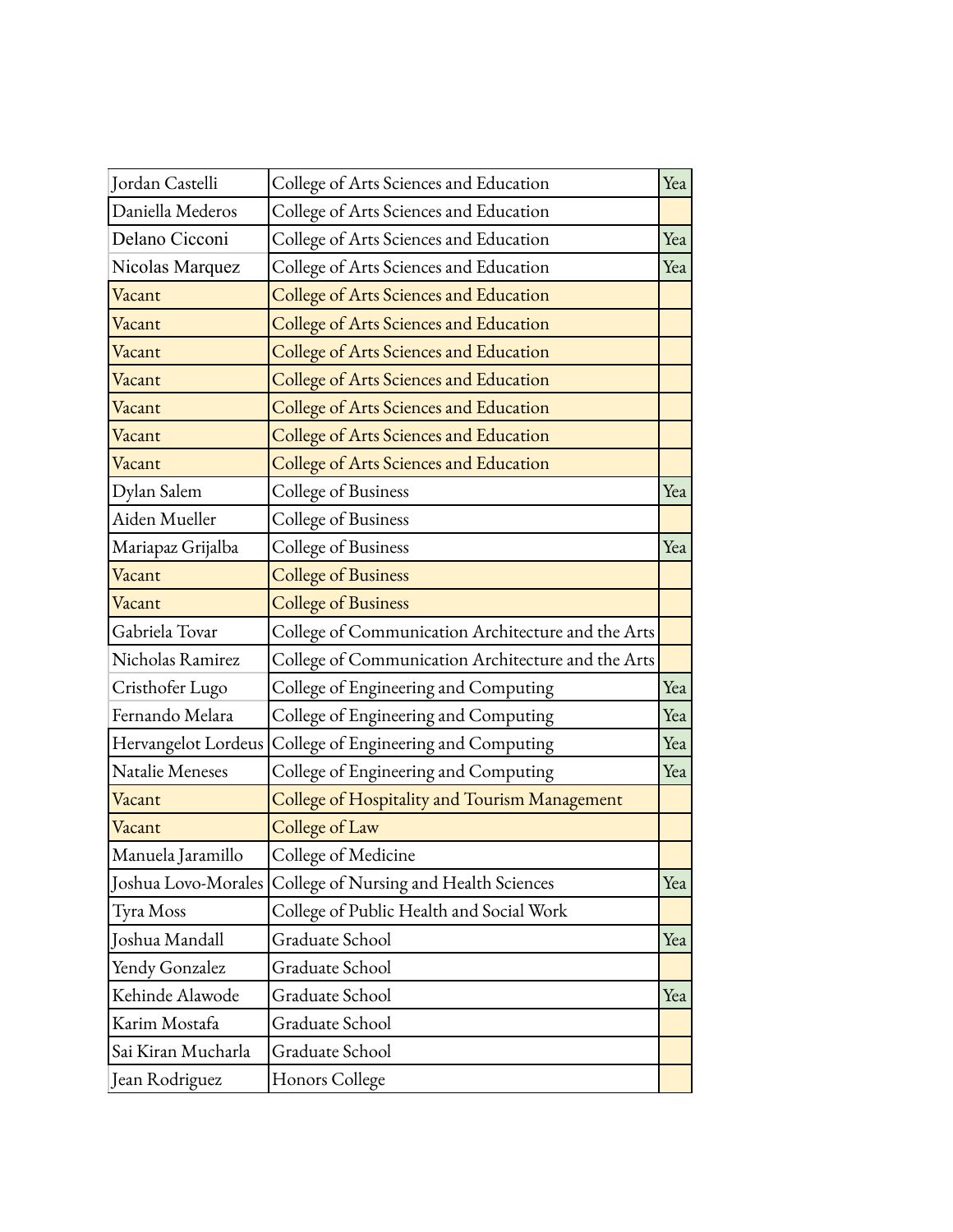| John Boris                                 | <b>Lower Division BBC</b>                  | Yea |
|--------------------------------------------|--------------------------------------------|-----|
| Zoilo Batista                              | Lower Division MMC                         |     |
| Jacob Bharat                               | <b>MMC</b> Housing                         | Yea |
| Taylor Sokolosky                           | <b>MMC</b> Housing                         |     |
| Vacant                                     | <b>MMC</b> Housing                         |     |
| Vacant                                     | <b>Online Student</b>                      |     |
| Alexander Sutton                           | School of International and Public Affairs | Yea |
| David Luis                                 | School of International and Public Affairs | Yea |
| Manuel Soltero                             | School of International and Public Affairs | Yea |
| Vacant                                     | <b>Upper Division BBC</b>                  |     |
| Vacant                                     | <b>Upper Division BBC</b>                  |     |
| Rodrigo Alea                               | <b>Upper Division MMC</b>                  |     |
| Nicholas Pastrana                          | <b>Upper Division MMC</b>                  | Yea |
| TOTAL NUMBER OF SENATORS VOTING YEA        |                                            | 18  |
| <b>TOTAL NUMBER OF SENATORS VOTING NAY</b> |                                            | 0   |
| TOTAL NUMBER OF SENATORS VOTING ABSTENTION |                                            | 0   |

- 7. Tiara is confirmed
- B. Confirmation of Kaitlyn Coll to the position of CASE Senator
	- 1. Founder of Shakespeare Society
	- 2. If confirmed, she wants to address the grading scheme for CASE labs
	- 3. Senator Luis moves to open a 3-minute discussion
	- 4. Senator Sutton seconds the motion. Motion passes.
	- 5. Senator Sutton moves to vote by unanimous consent

| Vacant           | <b>BBC</b> Housing                     |     |
|------------------|----------------------------------------|-----|
| Jordan Castelli  | College of Arts Sciences and Education | Yea |
| Daniella Mederos | College of Arts Sciences and Education |     |
| Delano Cicconi   | College of Arts Sciences and Education | Yea |
| Nicolas Marquez  | College of Arts Sciences and Education | Yea |
| Vacant           | College of Arts Sciences and Education |     |
| Vacant           | College of Arts Sciences and Education |     |
| Vacant           | College of Arts Sciences and Education |     |
| Vacant           | College of Arts Sciences and Education |     |
| Vacant           | College of Arts Sciences and Education |     |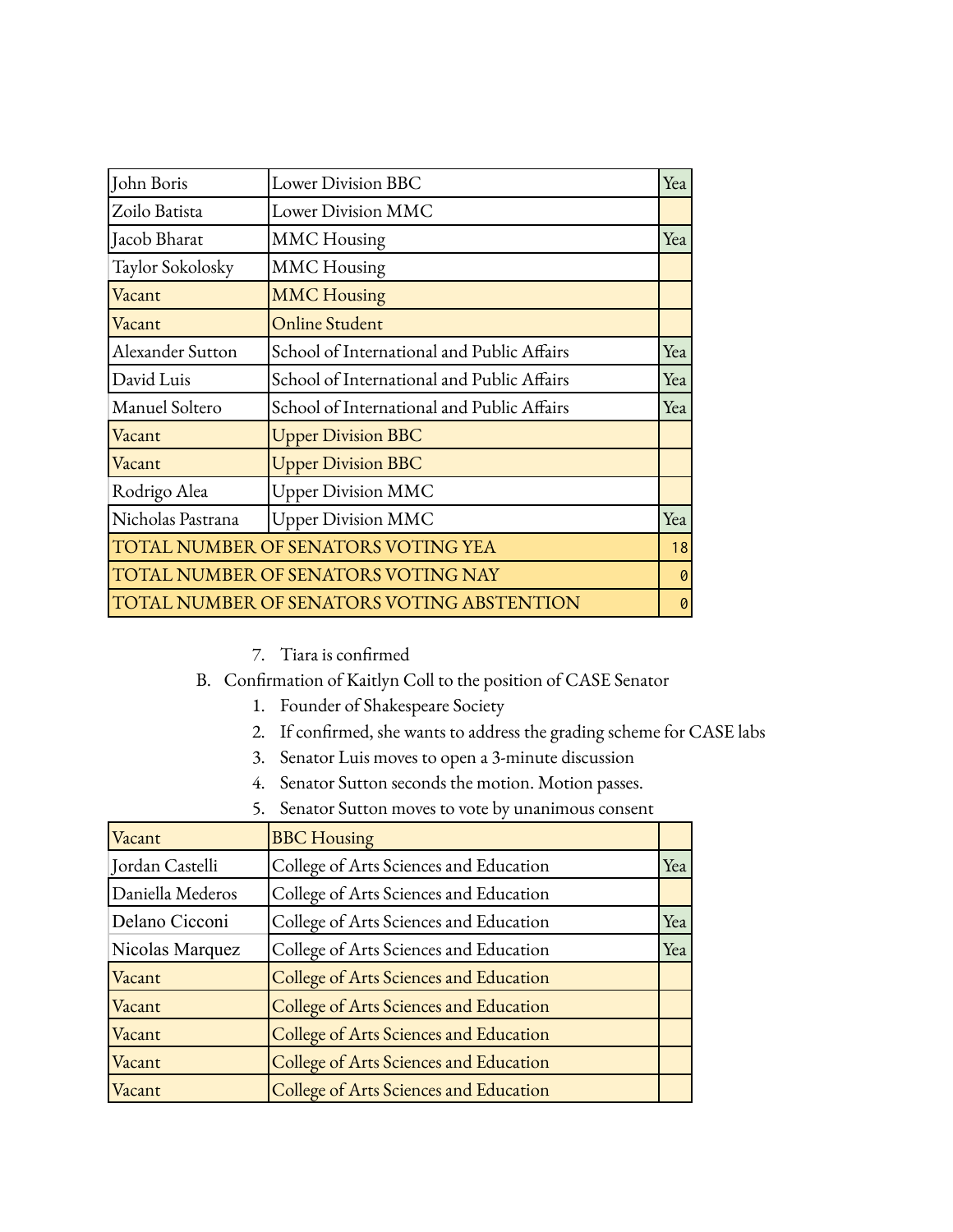| Vacant              | College of Arts Sciences and Education             |     |
|---------------------|----------------------------------------------------|-----|
| Vacant              | College of Arts Sciences and Education             |     |
| Dylan Salem         | College of Business                                | Yea |
| Aiden Mueller       | College of Business                                |     |
| Mariapaz Grijalba   | College of Business                                | Yea |
| Vacant              | <b>College of Business</b>                         |     |
| Vacant              | <b>College of Business</b>                         |     |
| Gabriela Tovar      | College of Communication Architecture and the Arts |     |
| Nicholas Ramirez    | College of Communication Architecture and the Arts |     |
| Cristhofer Lugo     | College of Engineering and Computing               | Yea |
| Fernando Melara     | College of Engineering and Computing               | Yea |
| Hervangelot Lordeus | College of Engineering and Computing               | Yea |
| Natalie Meneses     | College of Engineering and Computing               | Yea |
| Vacant              | College of Hospitality and Tourism Management      |     |
| Vacant              | College of Law                                     |     |
| Manuela Jaramillo   | College of Medicine                                |     |
| Joshua Lovo-Morales | College of Nursing and Health Sciences             | Yea |
| Tyra Moss           | College of Public Health and Social Work           |     |
| Joshua Mandall      | Graduate School                                    | Yea |
| Yendy Gonzalez      | Graduate School                                    |     |
| Kehinde Alawode     | Graduate School                                    | Yea |
| Karim Mostafa       | Graduate School                                    |     |
| Sai Kiran Mucharla  | Graduate School                                    |     |
| Jean Rodriguez      | Honors College                                     |     |
| <b>John Boris</b>   | <b>Lower Division BBC</b>                          | Yea |
| Zoilo Batista       | Lower Division MMC                                 |     |
| Jacob Bharat        | <b>MMC</b> Housing                                 | Yea |
| Taylor Sokolosky    | <b>MMC</b> Housing                                 |     |
| Vacant              | <b>MMC Housing</b>                                 |     |
| Vacant              | <b>Online Student</b>                              |     |
| Alexander Sutton    | School of International and Public Affairs         | Yea |
| David Luis          | School of International and Public Affairs         | Yea |
| Manuel Soltero      | School of International and Public Affairs         | Yea |